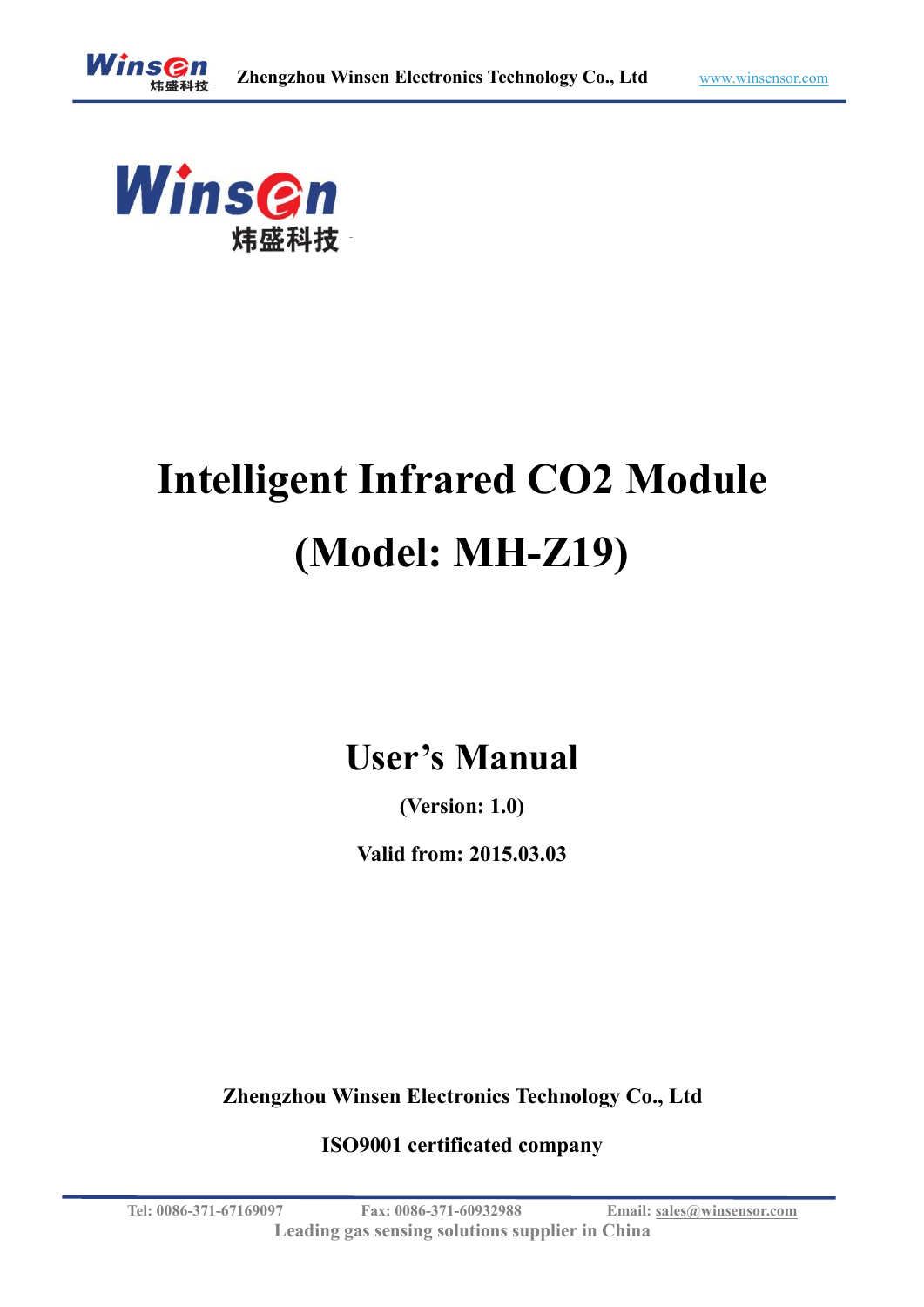## **Statement**

This manual's copyright belongs to Zhengzhou Winsen Electronics Technology Co., LTD. Without the written permission, any part of this manual shall not be copied, translated, stored in database or retrieval system, also can't spread through electronic, copying, record ways.

Thanks for purchasing our product. In order to let customers use it better and reduce the faults caused by misuse, please read the manual carefully and operate it correctly in accordance with the instructions. If users disobey the terms or remove, disassemble, change the components inside of the sensor, we shall not be responsible for the loss.

The specific such as color, appearance, sizes &etc., please in kind prevail.

We are devoting ourselves to products development and technical innovation, so we reserve the right to improve the products without notice. Please confirm it is the valid version before using this manual. At the same time, users' comments on optimized using way are welcome.

Please keep the manual properly, in order to get help if you have questions during the usage in the future.

#### **Zhengzhou Winsen Electronics Technology CO., LTD.**

**2015.03.03**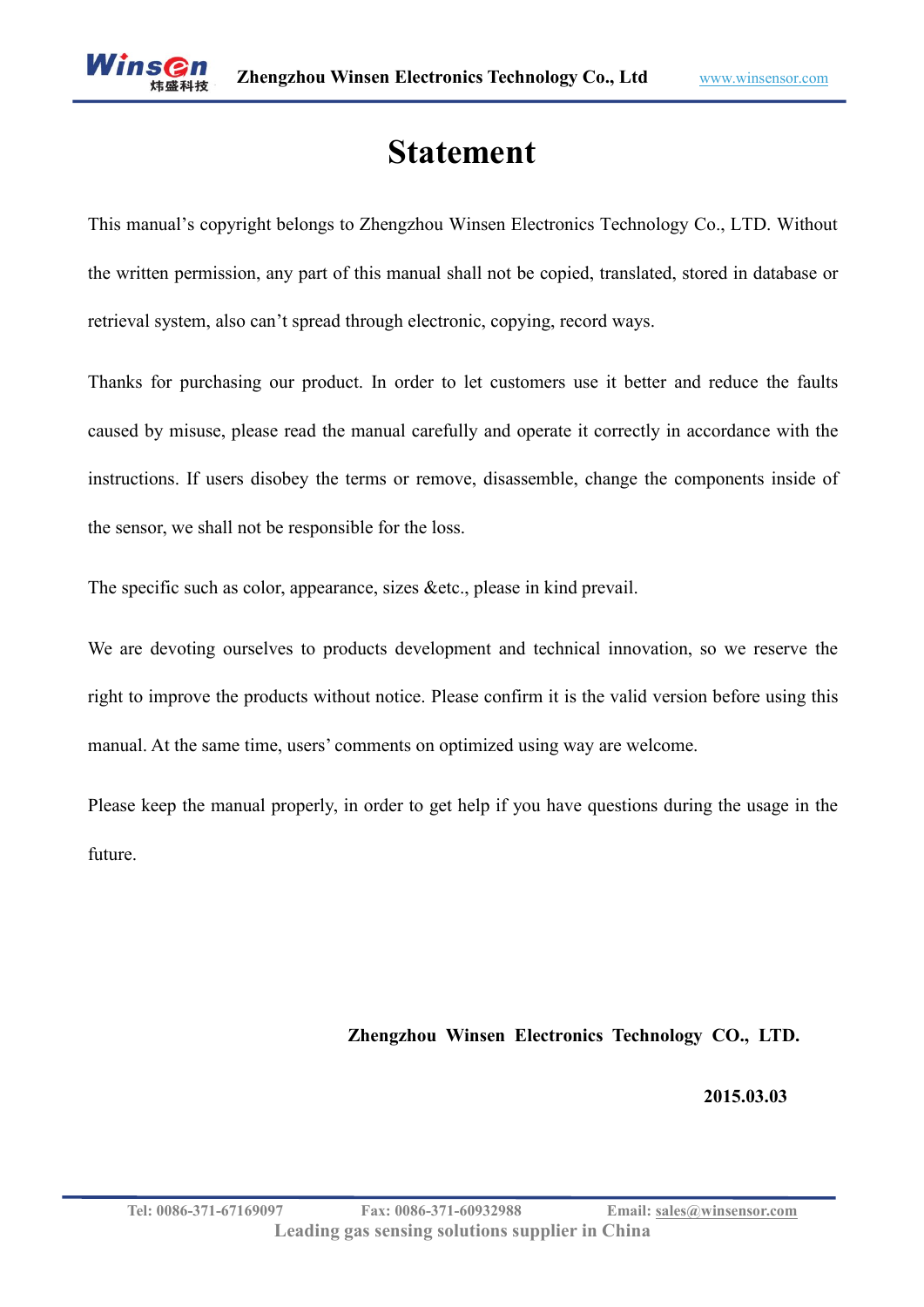

## **MH-Z19 NDIR CO2 Module**

#### **1. Profile**



MH-Z19 NDIR infrared gas module is a common type, small size sensor, using non-dispersive infrared (NDIR) principle to detect the existence of CO 2 in the air, with good selectivity, non-oxygen dependent and long life. Built-in temperature sensor can do temperature compensation; and it has digital output and analog voltage output. It is developed by the tight integration of mature infrared absorbing gas detection technology, precision optical circuit design and superior circuit design.

#### **2. Applications**

MH-Z19 NDIR infrared gas module is widely used in the HVAC refrigeration and indoor air quality monitoring.

#### **3. Main Functions and Features**

High sensitivity, high resolution Low power consumption Output modes: UART and PWM wave Temperature compensation, excellent linear output Good stability Long lifespan Anti-water vapor interference No poisoning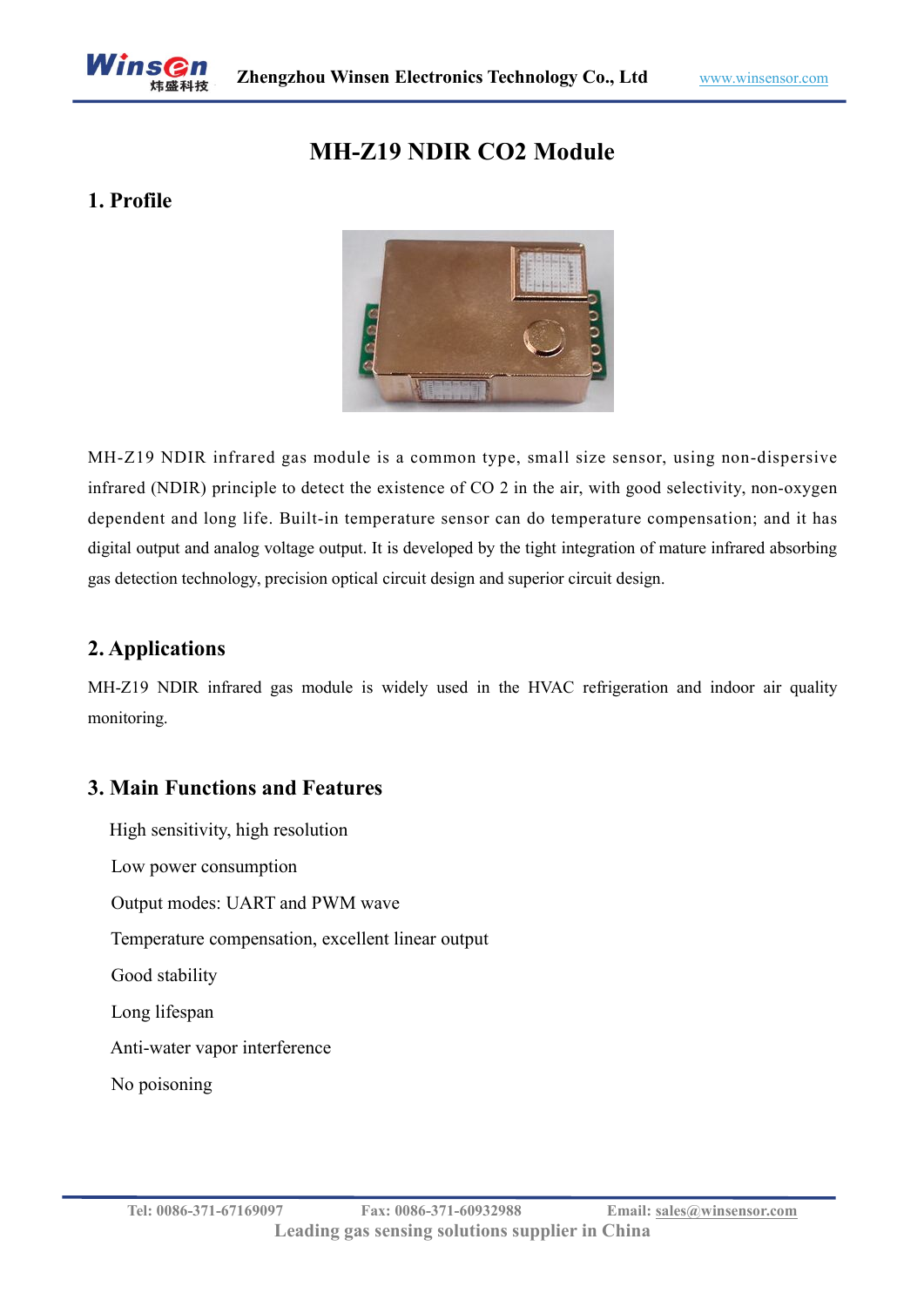## **4. Technical Parameters and Structure**

| Product Model     | $MH-Z19$                             | 8.5              |
|-------------------|--------------------------------------|------------------|
| <b>Target Gas</b> | CO <sub>2</sub>                      |                  |
| Working voltage   | $3.6 \sim 5.5 \text{ V} \text{ DC}$  |                  |
| Average current   | $< 18$ mA                            | 29.54            |
| Interface level   | 3.3V                                 |                  |
| Measuring range   | $0 \sim 0.5\%$ VOL optional          | $O$ Hd<br>$O$ SR |
|                   | <b>UART</b>                          | $Q$ Tx<br>$Q$ Rx |
| Output signal     | <b>PWM</b>                           | $O$ Ve<br>2.54   |
| Preheat time      | 3 min                                |                  |
| Reponse Time      | $T_{90}$ < 60 s                      |                  |
| Working           | $0 \sim 50$ °C                       | 26.3             |
| temperature       |                                      |                  |
|                   | $0 \sim 95\%$ RH                     | $\circ$          |
| Working humidity  | (No condensation)                    | $\circ$<br>O     |
| Dimension         | $33$ mm $\times$ 20 mm $\times$ 9 mm | Θ<br>2.54        |
|                   | $(L \times W \times H)$              | 29.5             |
| Weight            | 21 <sub>g</sub>                      | 32.5             |
| Lifespan          | $> 5$ years                          |                  |
|                   |                                      |                  |







#### **Table 1 Main Technical Parameters Figure 1 Structure**

| <b>Target Gas</b>       | Formula         | <b>Measuring</b><br>Range | Accuracy         | Remark       |
|-------------------------|-----------------|---------------------------|------------------|--------------|
| Carbon Dioxide<br>(CO2) | CO <sub>2</sub> | $0^{\sim}2000$ ppm        |                  | Temperature  |
|                         |                 |                           | $\pm (50$ ppm+5% | compensation |
|                         |                 | $0 \sim 5000$ ppm         | reading value)   | Temperature  |
|                         |                 |                           |                  | compensation |

#### **Table 2 Measuring Range and Accuracy**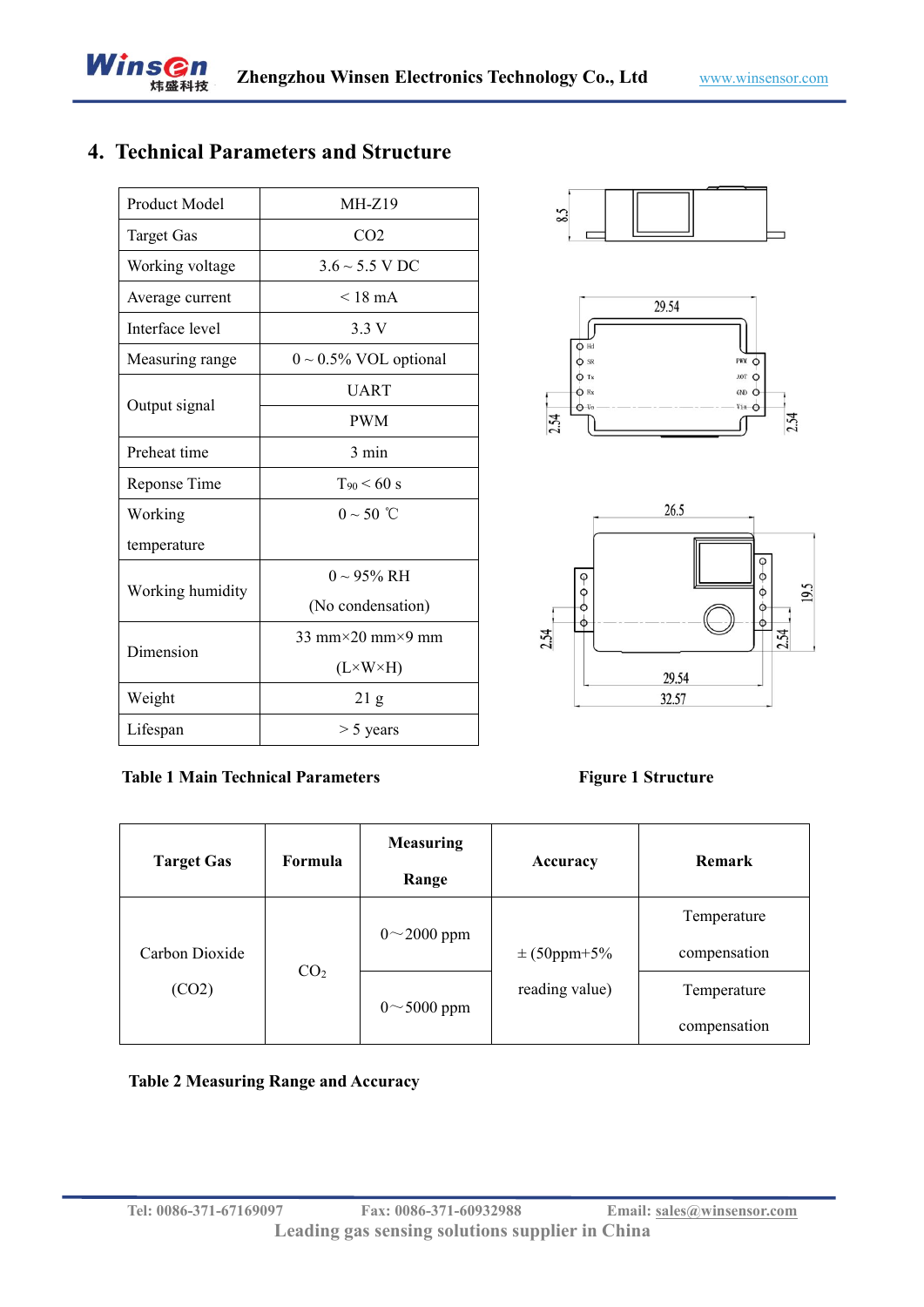

#### **5. Pins**

| <b>PIN</b>       | Description                             |                               |
|------------------|-----------------------------------------|-------------------------------|
| Pin 6            | Vin (input voltage)                     |                               |
| Pin 7            | <b>GND</b>                              |                               |
| Pin <sub>1</sub> | Vout (output voltage 3.3V, output       |                               |
|                  | current lower than 10mA)                |                               |
| Pin 9            | <b>PWM</b>                              | O <sub>5</sub>                |
| Pin 5            | HD (zero calibration, low level         | O <sub>4</sub>                |
|                  | above 7 seconds)                        | O<br>3<br>Ω<br>$\overline{2}$ |
| Pin <sub>2</sub> | UART (RXD) $0 \sim 3.3$ V digital input |                               |
| Pin <sub>3</sub> | UART (TXD) 0~3.3V digital output        |                               |
| Pin <sub>4</sub> | SR (Reserved)                           |                               |
| Pin 8            | AOT (Reserved)                          |                               |



**Table 3 Definition for Pins Figure 2 Pins Diagram**



#### **WINSEN Display NDIR Sensor** Isolation Interface **USB NDIR Sensor PWM** RS-232/RS-485 CAN **NDIR Sensor UART** LAN Micro-Relay Controller DC /DC Power **DC Power Source**

### **6. Application Circuit**

#### **Figure 3 Application Circuit**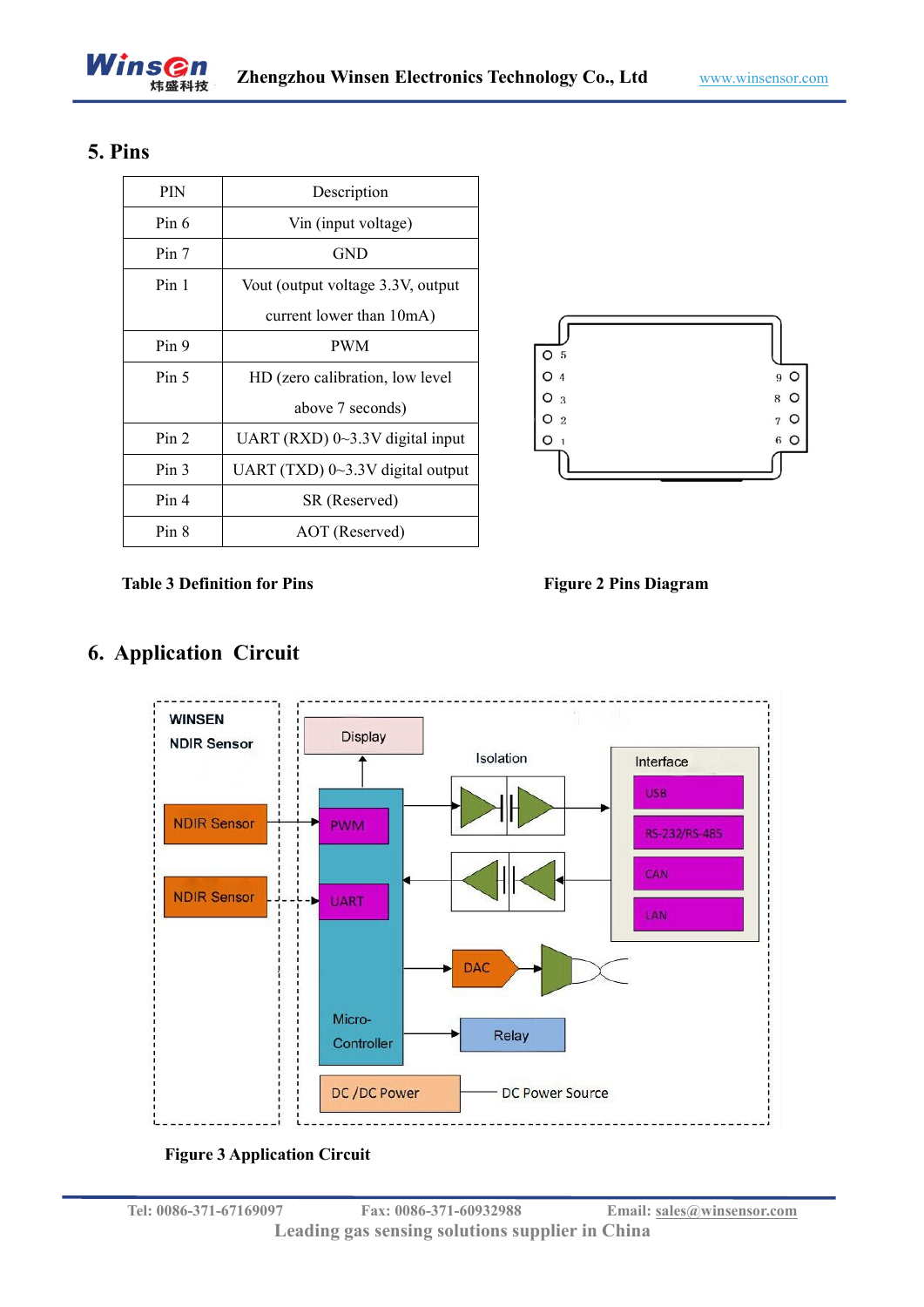## **7. Output Data Reading**

#### **7.1 PWM output (taking PWM output from 2000ppm as example)**

| $0$ ppm- $2000$ ppm |
|---------------------|
| $1004ms \pm 5\%$    |
| $2ms \pm 5\%$       |
| $1000ms \pm 5\%$    |
| $2ms \pm 5\%$       |
|                     |

Account formula for CO2 concentration which gets through PWM,

$$
C_{ppm} = 2000 \times (T_H - 2ms)/(T_H + T_L - 4ms)
$$

Among:

*<sup>C</sup>ppm* is calculated CO2 concentration, unit is ppm;

 $T_H$  is time for high level during an output cycle;

 $T_L$  is time for low level during an output cycle.



#### **Figure 4 PWM Output**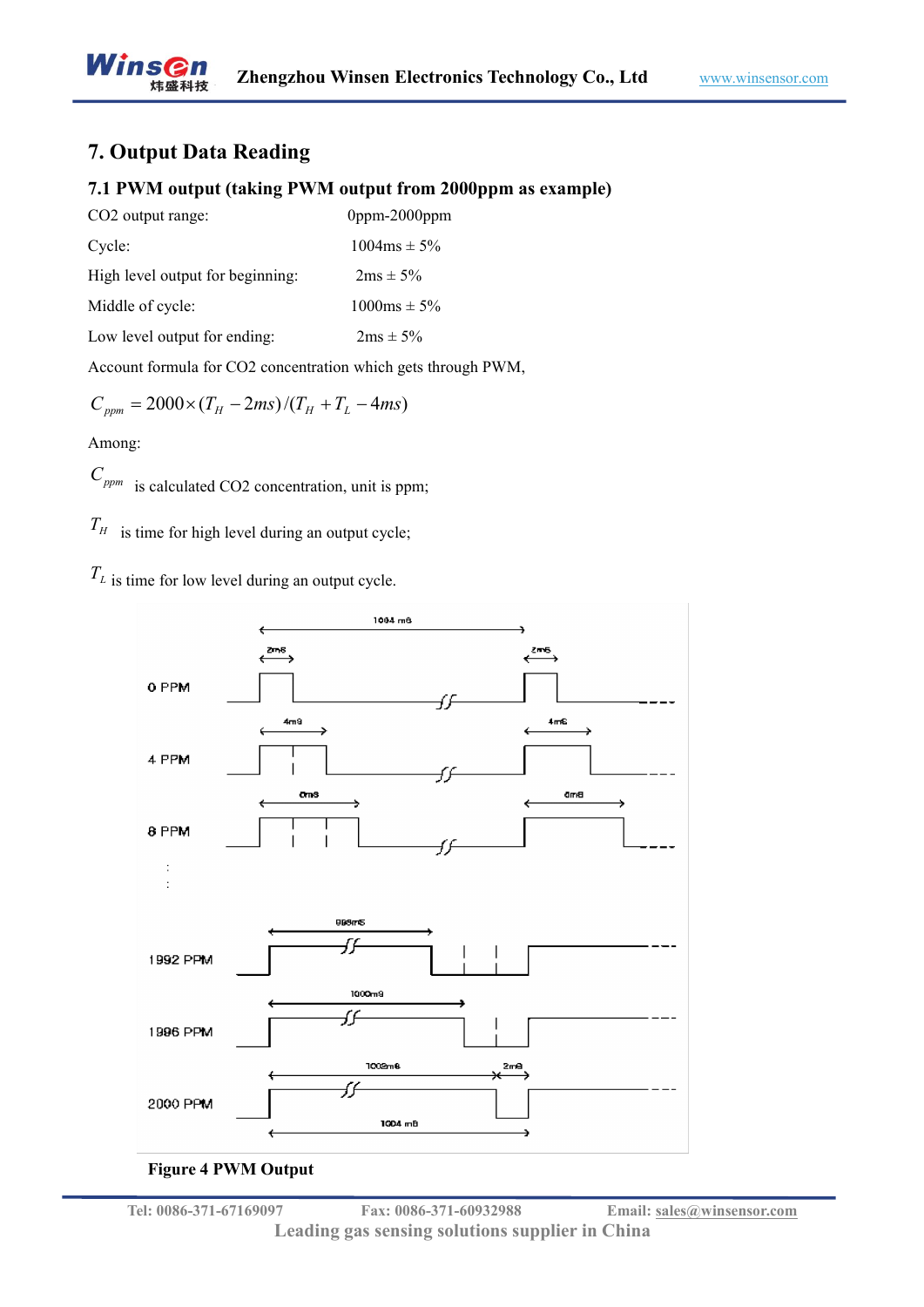#### **7.2 Transmit Data**

Vin-5V power

GND- Power Ground

RXD connect sensor TXD

TXD connect sensor RXD

You can read gas concentration via Uart, no need to calculate.

#### **7.2.1 [Communication](javascript:void(0);) [Protocol](javascript:void(0);)**

#### **A. General Settings**

| Baud rate      | 9600   |
|----------------|--------|
| Date byte      | 8 byte |
| Stop byte      | 1byte  |
| Calibrate byte | no     |

#### **B. Command**

Each command or return:

Contains 9 bytes (byte  $0 \sim 8$ )

starting byte fixed 0 XFF

command contains sensor number (factory default to 0 x01)

to check and end

#### **Command List**

| 0x86 | <b>Gas Concentration</b>    |
|------|-----------------------------|
| 0x87 | Calibrate zero point (ZERO) |
| 0x88 | Calibrate span point (SPAN) |

#### **Gas concentration reading**

| Send command      |        |         |                          |                          |                   |                          |       |                   |  |
|-------------------|--------|---------|--------------------------|--------------------------|-------------------|--------------------------|-------|-------------------|--|
| Byte <sub>0</sub> | Byte1  | Byte2   | Byte3                    | Byte4                    | Byte <sub>5</sub> | Byte <sub>6</sub>        | Byte7 | Byte <sub>8</sub> |  |
| <b>Starting</b>   | Sensor | command | $\overline{\phantom{0}}$ | $\overline{\phantom{0}}$ |                   | $\overline{\phantom{0}}$ |       | Check             |  |
| byte              | No.    |         |                          |                          |                   |                          |       | value             |  |
| 0XFF              | 0x01   | 0x86    | 0x00                     | 0x00                     | 0x00              | 0x00                     | 0x00  | 0x79              |  |

#### **Return value**

| Return            |         |               |               |       |                   |                          |                          |                   |  |
|-------------------|---------|---------------|---------------|-------|-------------------|--------------------------|--------------------------|-------------------|--|
| Byte <sub>0</sub> | Byte1   | Byte2         | Byte3         | Byte4 | Byte <sub>5</sub> | Byte <sub>6</sub>        | Byte7                    | Byte <sub>8</sub> |  |
| <b>Starting</b>   | command | High level    | Low level     |       |                   | $\overline{\phantom{0}}$ | $\overline{\phantom{0}}$ | Check             |  |
| byte              |         | concentration | concentration |       |                   |                          |                          | value             |  |
| 0XFF              | 0x86    | 0x02          | 0x60          | 0x47  | 0x00              | 0x00                     | 0x00                     | 0xD1              |  |

**Gas concentration= high level \*256+low level**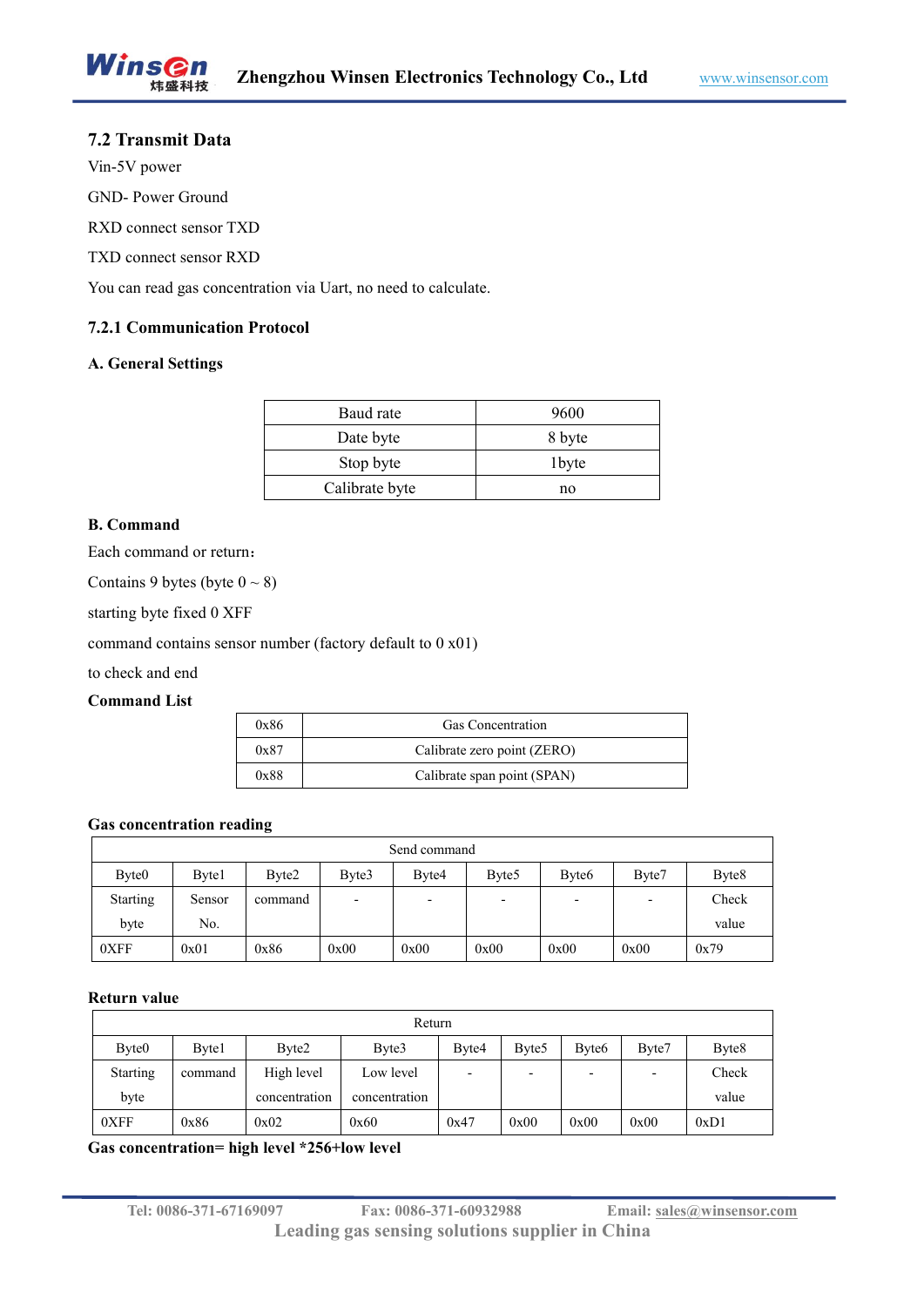

#### **Calibrate zero point**

| Send command      |              |         |                          |                          |                          |                   |                          |                   |  |
|-------------------|--------------|---------|--------------------------|--------------------------|--------------------------|-------------------|--------------------------|-------------------|--|
| Byte <sub>0</sub> | <b>Byte1</b> | Byte2   | Byte3                    | Byte4                    | Byte <sub>5</sub>        | Byte <sub>6</sub> | Byte7                    | Byte <sub>8</sub> |  |
| <b>Starting</b>   | Sensor       | command | $\overline{\phantom{0}}$ | $\overline{\phantom{0}}$ | $\overline{\phantom{0}}$ |                   | $\overline{\phantom{0}}$ | Check             |  |
| byte              | No.          |         |                          |                          |                          |                   |                          | value             |  |
| 0XFF              | 0x01         | 0x87    | 0x00                     | 0x00                     | 0x00                     | 0x00              | 0x00                     | 0x78              |  |

#### **No return value**

#### **Calibrate span point**

| Send command      |        |         |            |            |                          |                          |                          |                   |
|-------------------|--------|---------|------------|------------|--------------------------|--------------------------|--------------------------|-------------------|
| Byte <sub>0</sub> | Byte1  | Byte2   | Byte3      | Byte4      | Byte <sub>5</sub>        | Byte <sub>6</sub>        | Byte7                    | Byte <sub>8</sub> |
| <b>Starting</b>   | Sensor | command | high level | Low level  | $\overline{\phantom{0}}$ | $\overline{\phantom{0}}$ | $\overline{\phantom{0}}$ | Check             |
| byte              | No.    |         | span point | span point |                          |                          |                          | value             |
| 0XFF              | 0x01   | 0x88    | 0x07       | 0xD0       | 0x00                     | 0x00                     | 0x00                     | 0xA0              |

#### **No return value**

#### **C. Calibrate and Calculate**

The checksum = (invert (byte  $1 + ... + 7$ )) + 1

#### **Gas concentration reading**

| Send command      |        |         |       |       |                   |                          |       |                   |  |
|-------------------|--------|---------|-------|-------|-------------------|--------------------------|-------|-------------------|--|
| Byte <sub>0</sub> | Byte1  | Byte2   | Byte3 | Byte4 | Byte <sub>5</sub> | Byte <sub>6</sub>        | Byte7 | Byte <sub>8</sub> |  |
| <b>Starting</b>   | Sensor | command | -     |       |                   | $\overline{\phantom{0}}$ | -     | Check             |  |
| byte              | No.    |         |       |       |                   |                          |       | value             |  |
| 0XFF              | 0x01   | 0x86    | 0x00  | 0x00  | 0x00              | 0x00                     | 0x00  | 0x79              |  |

#### **Except byte 0 ,add the other bytes together**

 $0x1 + 0x86 + 0 + 0 + 0 + 0 + 0 = 0x87$ 

#### **Get the value from the firststep, then invert it.**

 $0xff - 0x87 = 0x78$ 

#### **The second value plus one**

 $0x78 + 0x01 = 0x79$ 

#### **7.2.2 Program: C language**

```
char getCheckSum(char *packet)
\{ \{char i, checksum;
   for( i = 1; i < 8; i++)\{checksum += packet[i];
   }
   checksum = 0xff – checksum;
   checksum += 1;
   return checksum;
}
```